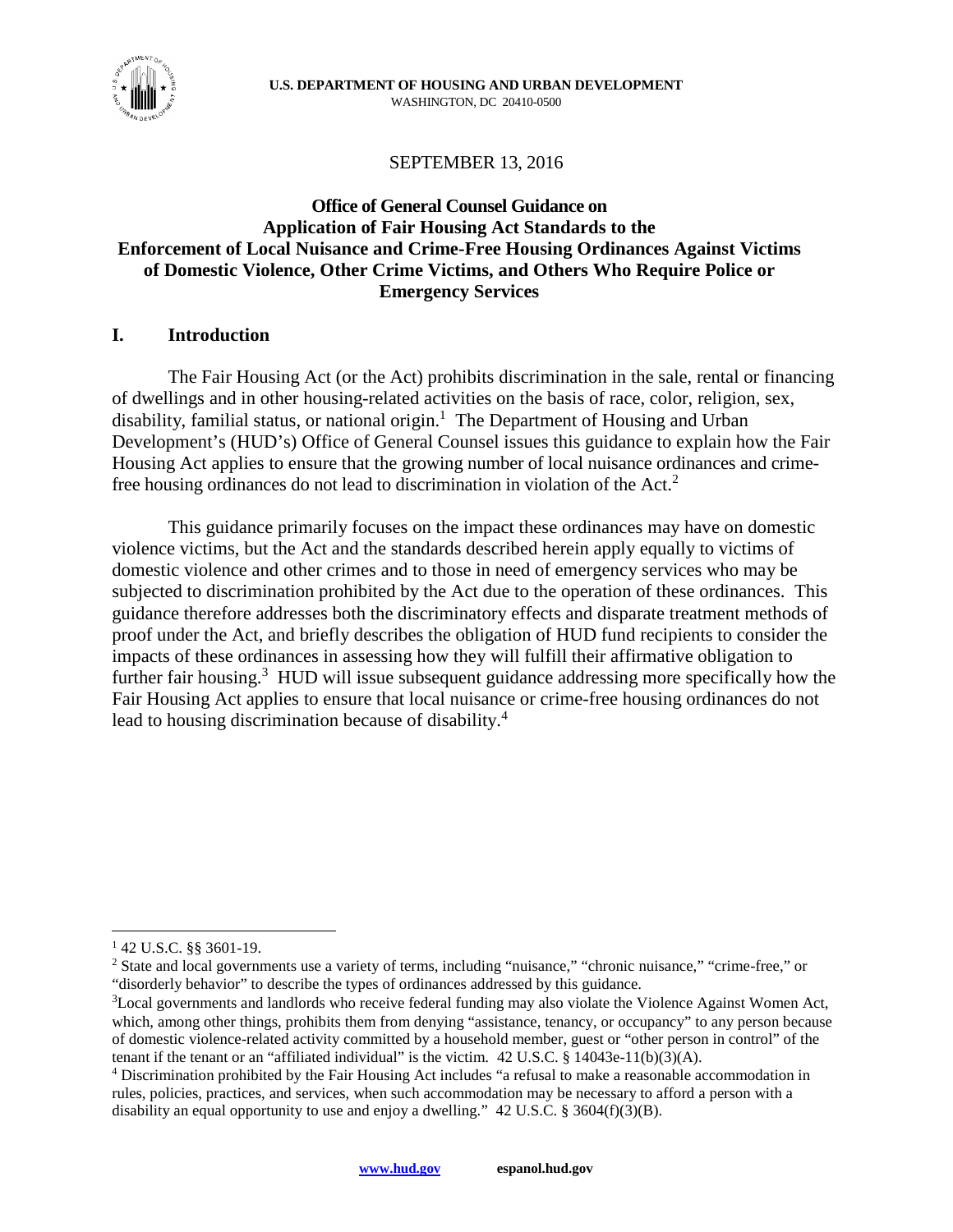## **II. Background**

#### A. Nuisance Ordinances

A growing number of local governments are enacting a variety of nuisance ordinances that can affect housing in potentially discriminatory ways. For example, in Illinois alone, more than 100 such ordinances have been adopted.<sup>5</sup> These ordinances often label various types of conduct associated with a property—whether the conduct is by a resident, guest or other person—a "nuisance" and require the landlord or homeowner to abate the nuisance under the threat of a variety of penalties.<sup>6</sup> The conduct defined as a nuisance varies by ordinance and has ranged from conduct affecting the appearance of the property – such as littering,<sup>7</sup> failing to tend to one's lawn<sup>8</sup> or abandoning a vehicle,  $9$  to general prohibitions related to the conduct of a tenant or guest – such as disorderly or disruptive conduct, $10$  disrupting the quiet use and enjoyment of neighboring properties,  $^{11}$  or any criminal conduct occurring on or near the property.<sup>12</sup> Nuisance conduct often

<sup>7</sup> *See, e.g.*, PORTLAND, OR., CODE § 14.B.60.010(D)(9) (2013), https://www.portlandoregon.gov/citycode/?c=28531; CARSON CITY, NEV., CODE § 8.08.70 (2005),

https://www.municode.com/library/nv/carson\_city/codes/code\_of\_ordinances?nodeId=TIT8PUPESAMO\_CH8.08N U\_8.08.110JUABUNVE#!.

<sup>8</sup> *See, e.g.*, JEFFERSON, WIS., CODE § 197-6(F) (2002), http://ecode360.com/9781229.

<sup>9</sup> *See, e.g.*, ADAIR VILLAGE, OR. CODE § 40.610(5) (2012), http://www.adairvillage.org/wordpress/wpcontent/uploads/2012/06/Chapter-40-Public-Nuisance-2012.pdf; CARSON CITY, NEV., CODE § 8.08.110 (2005), https://www.municode.com/library/nv/carson\_city/codes/code\_of\_ordinances?nodeId=TIT8PUPESAMO\_CH8.08N U\_8.08.110JUABUNVE#!; *see also* Werth, *supra* note 5, at 17.

<sup>10</sup> *See, e.g.*, WATERTOWN, WIS. CODE § 12.08(d)(ii) (2014),

<sup>11</sup> *See, e.g.*, ARIZ. REV. STAT. § 13-2917 (2006).

https://www.aclu.org/report/silenced-how-nuisance-ordinances-punish-crime-victims-new-york (citing as examples of harmful nuisance ordinances PATTERSON, N.Y., CODE § 72-2(K) (2009),

<sup>&</sup>lt;sup>5</sup> The Sargent Shriver National Center on Poverty Law noted that in August 2013, "more than 100 municipalities in the state of Illinois alone ha[d] adopted some kind of [nuisance or crime-free] ordinance," with the number continuing to increase. Emily Werth, SARGENT SHRIVER NATIONAL CENTER ON POVERTY LAW, *The Cost of Being "Crime Free": Legal and Practical Consequences of Crime Free Rental Housing and Nuisance Property Ordinances* 1 (2013), http://povertylaw.org/sites/default/files/files/housing-justice/cost-of-being-crime-free.pdf. Other research has identified 37 nuisance ordinances in Pennsylvania. News Release, Pennsylvania Coalition Against Domestic Violence, *Executive Director Dierkers Praises Legislators for Shielding Domestic Violence Victims from Eviction* (Oct. 16, 2014) [hereinafter News Release],

http://www.pcadv.org/Resources/HB1796\_PR\_10162014.pdf. Additionally, 59 nuisance ordinances have been identified across every region of the country, including in large metropolitan cities and small towns, 39 of which define domestic violence, assault, sexual abuse, or battery as nuisance activities. Matthew Desmond & Nicol Valdez, *Unpolicing the Urban Poor: Consequences of Third-Party Policing for Inner-City Women* (online supplement), 78 AM. SOCIOLOGICAL REV. 2–3, 4–18 (2013) [hereinafter Desmond & Valdez (online supplement)], http://scholar.harvard.edu/files/mdesmond/files/unpolicing.asr2013.online.supplement\_0.pdf.

<sup>&</sup>lt;sup>6</sup> Although nuisance ordinances have been enacted that apply to both owner-occupied and rental housing, this guidance focuses on the application of the Fair Housing Act to a local government's enactment and enforcement of nuisance and crime-free ordinances against persons who reside in rental housing. Much of the legal analysis in this guidance applies equally to owner-occupied housing as well.

http://www.ci.watertown.wi.us/document\_center/Chapter\_12.pdf; WEST CHICAGO, ILL., CODE § 10-53 (2008), https://www.municode.com/library/il/west\_chicago/codes/code\_of\_ordinances?nodeId=COOR\_CH10NU\_ARTVII CHNUPRAB\_S10-52VI.

<sup>12</sup> *See* SPOKANE, WASH., CODE § 10.08A.20(H) (2016), https://my.spokanecity.org/smc/?Section=10.08A.020; *see also* ACLU WOMEN'S RIGHTS PROJECT & THE SOC. SCI. RESEARCH COUNCIL, *Silenced: How Nuisance Ordinances Punish Crime Victims in New York* 8 (2015) [hereinafter *Silenced*],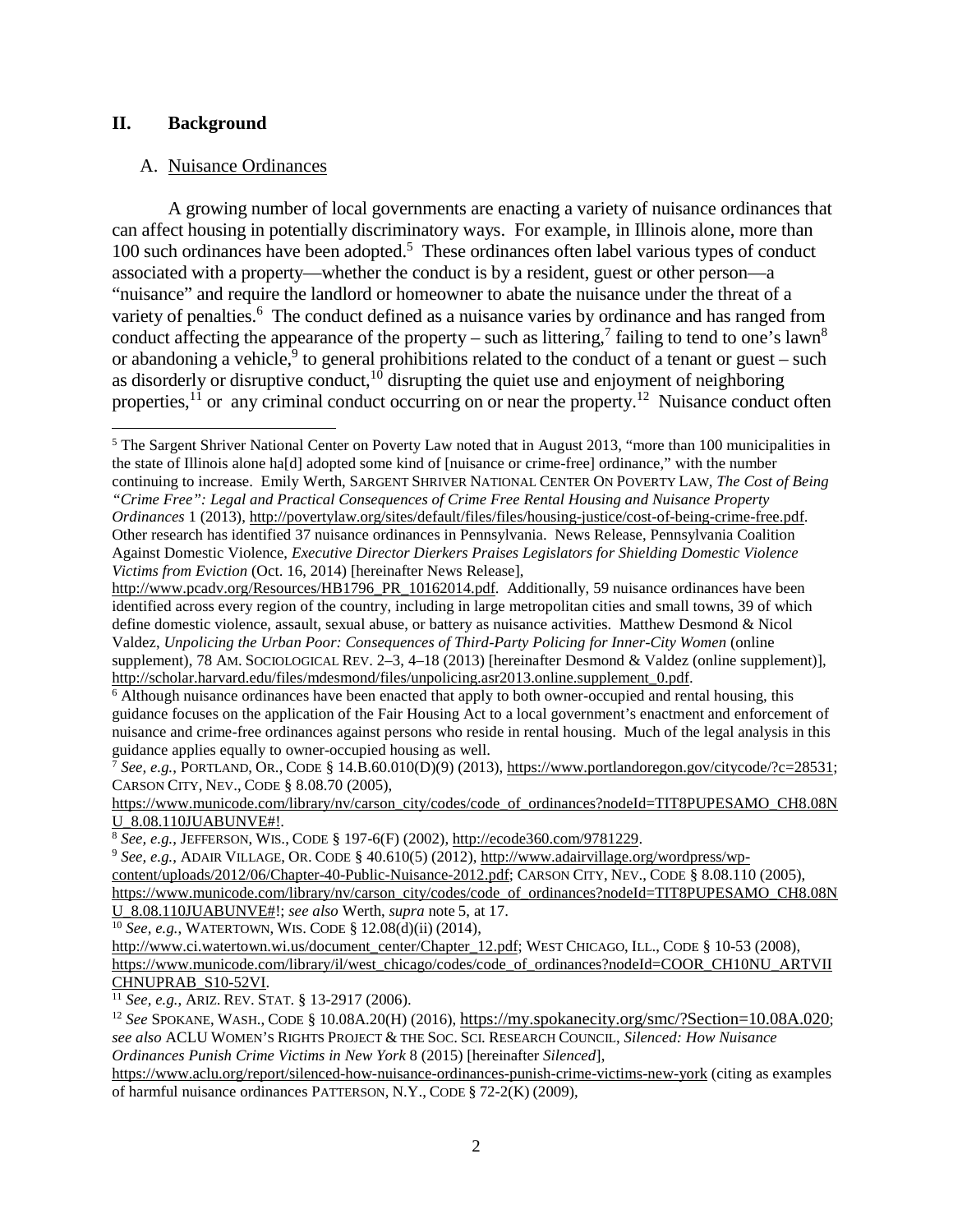includes what is characterized by the ordinance as an "excessive" number of calls for emergency police or ambulance services, typically defined as just a few calls within a specified period of time by a tenant, neighbor, or other third party, whether or not directly associated with the property.<sup>13</sup>

In some jurisdictions, an incident of domestic violence is defined as a nuisance without regard to whether the resident is the victim or the perpetrator of the domestic violence.<sup>14</sup> In other jurisdictions, incidents of domestic violence are not specifically defined as nuisances, but may still be categorized as such because the ordinance broadly defines nuisance activity as the violation of any federal, state or local law, or includes conduct such as disturbing the peace, excessive noise, disorderly conduct, or calls for emergency services that exceed a specified number within a given timeframe.<sup>15</sup> Some ordinances specifically define "excessive" calls for police or emergency services as nuisances, even when the person in need of services is a victim of domestic violence or another crime or otherwise in need of police, medical or other emergency assistance.<sup>16</sup> Even where ordinances expressly exclude victims of domestic violence or other crimes, victims are still frequently deemed to have committed nuisance conduct because police and other emergency service providers may not log the call as domestic violence, instead categorizing it incorrectly as property damage, disturbing the peace or another type of nuisance conduct.<sup>17</sup> Some victims also are hesitant or afraid to identify themselves as victims of abuse.<sup>18</sup>

The ordinances generally require housing providers either to abate the alleged nuisance or risk penalties, such as fines, loss of their rental permits, condemnation of their properties and, in some extreme instances, incarceration.<sup>19</sup> Some ordinances may require the housing provider to evict the resident and his or her household after a specified number of alleged nuisance

http://www.pattersonny.org/PDFs/Codes/Chapter72-Chronic\_Public\_Nuisance\_Abatement.pdf; SCOTIA, N.Y., CODE § 196-12 (2009), http://ecode360.com/13862484; GLENS FALLS, N.Y., CODE § 146-2(C)(7) (2000), http://ecode360.com/14410432; AUBURN, N.Y., CODE § 213-3(D)(1) (1997), http://ecode360.com/8969396;

ROCHESTER, N.Y., CHARTER § 3-15(B)(1)(W) (1984), http://ecode360.com/28971339); News Release, *supra* note 5.

%20G%20Arnold%20and%20M%20Slusser.pdf*.*

<sup>13</sup> *See* Werth, *supra* note 5, at 4, 18 n.70.

<sup>14</sup> *See, e.g.*, SPOKANE, WASH., CODE § 10.08A.20(H)(2)(q) (2016),

*https://my.spokanecity.org/smc/?Section=10.08A.020*; *see also Silenced*, *supra* note 12, at 12; Anna Kastner, *The Other War at Home: Chronic Nuisance Laws and the Revictimization of Survivors of Domestic Violence*, 103 CALIF. L. REV. 1047, 1058 (2015); News Release, *supra* note 5.

<sup>15</sup> *See* Kastner, *supra* note 14, at 1058 ("Similarly, the ordinance could cause survivors to be evicted either because the 911 call was not coded as 'domestic violence' or because the landlord was not aware that domestic violence was occurring and could not create a plan to remediate the issue properly.").

<sup>16</sup> *See* Gretchen Arnold & Megan Slusser, *Silencing Women's Voices: Nuisance Property Laws and Battered Women*, L. & SOC. INQ. 15-17 (2015), http://nhlp.org/files/001.%20Silencing%20Women's%20Voices- %20Nuisance%20Property%20Laws%20and%20Battered%20Women%20-

<sup>&</sup>lt;sup>17</sup> *See, e.g.*, BEACON, N.Y., CODE § 159-3(A)(20) (2011) (exempting domestic violence victims from being penalized under nuisance ordinance where a police officer properly "observes evidence that a domestic dispute occurred").

<sup>18</sup> *See, e.g.*, Arnold & Slusser, *supra* note 16, at 15–16.

<sup>19</sup> *See, e.g.*, Desmond & Valdez (online supplement), *supra* note 5, at 4-18; Cari Fais, *Denying Access to Justice: The Cost of Applying Chronic Nuisance Laws to Domestic Violence*, 108 COLUM. L. REV. 1181, 1189 (2008).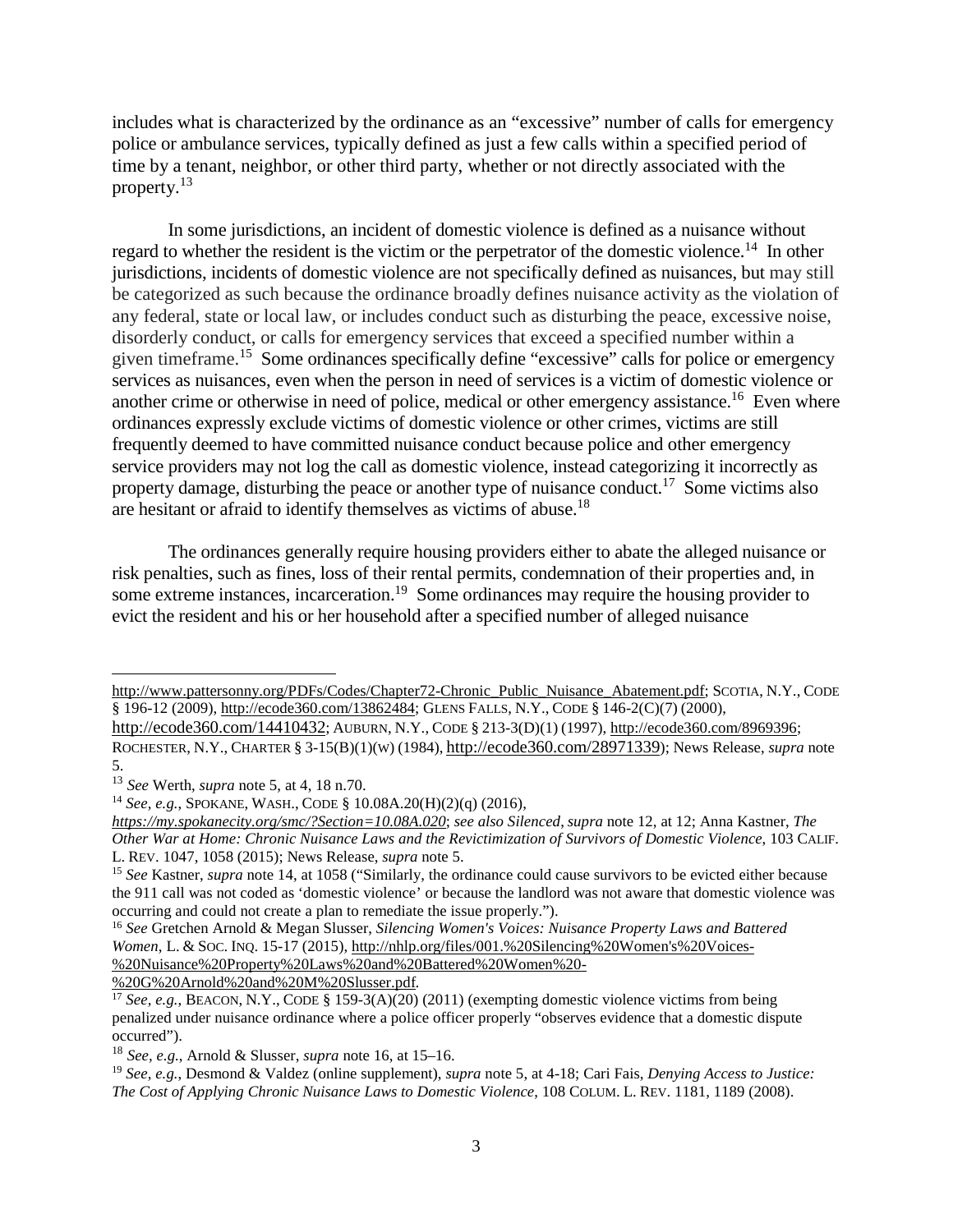violations—often quite low—within a specific timeframe.<sup>20</sup> For example, in at least one jurisdiction, three calls for emergency police or medical help within a 30-day period is considered to be a nuisance,  $2<sup>1</sup>$  and in another jurisdiction, two calls for such services within one year qualify as a nuisance.<sup>22</sup> Even when nuisance ordinances do not explicitly require evictions, a number of landlords resort to evicting the household to avoid penalties. $^{23}$ 

In many jurisdictions, domestic-violence-related calls are the largest category of calls received by police.<sup>24</sup> "Intimate partner violence, sexual violence, and stalking are widespread" and impact millions of Americans each year.<sup>25</sup> "On average, 24 people per minute are victims of rape, physical violence, or stalking by an intimate partner in the United States" – more than 12 million individuals over the course of a year.<sup>26</sup> From 1994 to 2010, approximately 80 percent of the victims of intimate partner violence in the nation were women.<sup>27</sup> Women with disabilities are more likely to be subjected to domestic violence than women without disabilities.<sup>28</sup>

Studies have found that victims of domestic violence often do not report their initial incident of domestic violence and instead suffer multiple assaults before contacting the police or seeking a protective order or other assistance.<sup>29</sup> Victims of domestic violence often are reluctant to

http://nhlp.org/files/001.%20Silencing%20Women's%20Voices-

%20G%20Arnold%20and%20M%20Slusser.pdf*.* While local governments might not explicitly require eviction as the primary nuisance abatement method in their ordinances, in practice, governments may indicate to landlords that eviction is the only acceptable nuisance abatement method. *See, e.g.*, Matthew Desmond & Nicol Valdez, *Unpolicing the Urban Poor: Consequences of Third-Party Policing for Inner-City Women*, 78 AM. SOC. REV. 117,

135 (2013), http://scholar.harvard.edu/files/mdesmond/files/desmond.valdez.unpolicing.asr\_\_0.pdf ("[T]he [Milwaukee Police Department] cleared landlords who evicted domestic violence victims—'Plan Accepted!'—but

<sup>20</sup> *See* Werth, *supra* note 5 at 4 n.9.

<sup>21</sup> *See, e.g.*, CINCINNATI, OH. CODE § 761-3(a) (2013),

http://www.municode.com/resources/gateway.asp?pid=19996&sid=35.

<sup>22</sup> *See* ST. LOUIS, MO., CODE § 15.42.020(G) (2014),

https://www.municode.com/library/mo/st.\_louis/codes/code\_of\_ordinances?nodeId=TIT15PUPEMOWE \_DIVIVOFAGPUPE\_CH15.42PUNU#!.

<sup>23</sup> *See* Arnold & Slusser, *supra* note 16, at 13–15 (2015),

<sup>%20</sup>Nuisance%20Property%20Laws%20and%20Battered%20Women%20-

pressured those who refused to do so."). <sup>24</sup> Andrew R. Klein, NATIONAL INST. OF JUSTICE, U.S. DEP'T. OF JUSTICE, *Practical Implications of Current Domestic Violence Research* 1 (2009), https://www.ncjrs.gov/pdffiles1/nij/225722.pdf.

<sup>25</sup> CTRS. FOR DISEASE CONTROL AND PREVENTION, U.S. DEP'T. OF HEALTH & HUMAN SERV., *Injury Prevention & Control* (last updated Sep. 8, 2014), http://www.cdc.gov/violenceprevention/nisvs/infographic.html.

<sup>&</sup>lt;sup>26</sup> CTRS. FOR DISEASE CONTROL AND PREVENTION, U.S. DEP'T. OF HEALTH & HUMAN SERV., UNDERSTANDING INTIMATE PARTNER VIOLENCE (2014), https://www.cdc.gov/violenceprevention/pdf/ipv-factsheet.pdf.

<sup>27</sup> *See* SUSAN CASTALANO, BUREAU OF JUSTICE STATISTICS, U.S. DEP'T. OF JUSTICE, *Intimate Partner Violence, 1993–2010* 1 (2015), http://www.bjs.gov/content/pub/pdf/ipv9310.pdf. *See also* NATIONAL LAW CENTER ON HOMELESSNESS & POVERTY, *There's No Place Like Home: State Laws that Protect Housing Rights for Survivors of Domestic and Sexual Violence* 5 (2012) [hereinafter *No Place Like Home*],

https://www.nlchp.org/Theres\_No\_Place\_Like\_Home ("In some areas of the country 1 in 4 homeless adults reported that domestic violence was a cause of their homelessness, and between 50% and 100% of homeless women have experienced domestic or sexual violence at some point in their lives.").

<sup>28</sup> OFFICE ON WOMEN'S HEALTH, U.S. DEP'T. OF HEALTH AND HUMAN SERV., *Violence Against Women With Disabilities* (last updated Sep. 4, 2015) [hereinafter WOMEN'S HEALTH], http://www.womenshealth.gov/violenceagainst-women/types-of-violence/violence-against-women-with-disabilities.html.

<sup>29</sup> KLEIN, *supra* note 24, at 6.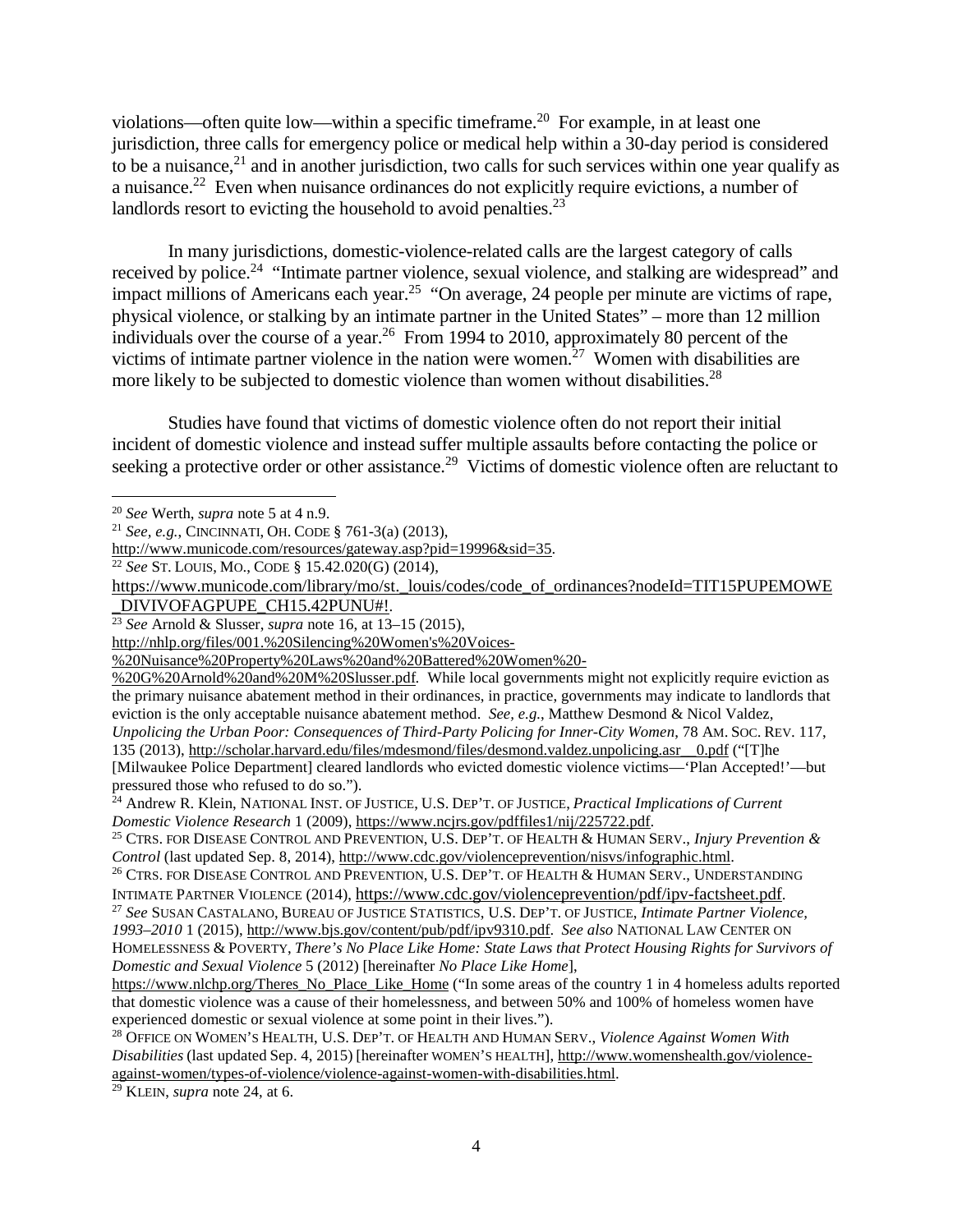seek assistance because of, among other things, fear of reprisal from their attackers.<sup>30</sup> Nuisance ordinances (and crime-free housing ordinances) are becoming an additional factor that operates to discourage victims from reporting domestic violence and obtaining the emergency police and medical assistance they need.<sup>31</sup>

For example, a woman in Norristown, Pennsylvania who had been subjected to domestic violence by her ex-boyfriend was warned by police that if she made one more 911 call, she and her young daughter would be evicted from their home pursuant to the local nuisance ordinance.<sup>32</sup> The ordinance operated under a "three strike" policy, allowing her no more than two calls to 911 for help. As a result, the woman was too afraid to call the police when her ex-boyfriend returned to her home and stabbed her. Rather than call for an ambulance, she ran out of her house in the hope she would not lose her housing.<sup>33</sup> A neighbor called the police and, due to the serious nature of her injuries, the woman was airlifted to the hospital. A few days after she returned home from the hospital, she was served with eviction papers pursuant to the local nuisance ordinance.<sup>34</sup>

#### B. Crime-Free Lease Ordinances and Crime-Free Housing Programs

A number of local governments enforce crime-free lease ordinances or promote crime-free housing programs that incorporate the use of crime-free lease addenda.<sup>35</sup> Some of these ordinances operate like nuisance ordinances and penalize housing providers who fail to evict tenants when a tenant, resident or other person has allegedly engaged in a violation of a federal, state and/or local law, regardless of whether the tenant or resident was the victim of the crime at issue.<sup>36</sup> Others mandate or strongly encourage housing providers to include lease provisions that require or permit housing providers to evict tenants where a tenant or resident has allegedly engaged in a single incident of criminal activity, regardless of whether the activity occurred on or off the property.<sup>37</sup>

These provisions often allow housing providers to evict tenants when a guest or other person allowed onto the property by the tenant or resident allegedly engages in criminal activity on

<sup>35</sup> *See, e.g.*, HESPERIA, CAL., HEALTH AND SAFETY CODE § 8.20.50 (2015),

<sup>36</sup> *See* Werth, *supra* note 5, at 3 n.8.

<sup>30</sup> *See* Arnold & Slusser, *supra* note 16, at 15.

<sup>31</sup> *Id.* at 22; Fais, *supra* note 19, at 1202; Werth, *supra* note 5, at 8.

<sup>32</sup> Complaint at 9–17, *Briggs v. Borough of Norristown et al.*, No. 2013 C 2191 (E.D. Pa. Apr. 24, 2013) [hereinafter Complaint], http://www.aclu.org/files/assets/norristown\_complaint.pdf.

<sup>33</sup> *Id.*; Lakisha Briggs, *I Was a Domestic Violence Victim. My Town Wanted Me Evicted for Calling 911*, GUARDIAN, (Sep. 11, 2015), https://www.theguardian.com/commentisfree/2015/sep/11/domestic-violence-victim-town-wantedme-evicted-calling-911*.*

<sup>34</sup> *Id. See also* Press Release, U.S. Department of Housing and Urban Development, HUD and Philadelphia Area Borough Settle Allegations of Housing Discrimination Against Victims of Domestic Violence (Oct. 2, 2014), http://portal.hud.gov/hudportal/HUD?src=/press/press\_releases\_media\_advisories/2014/HUDNo\_14-121.

https://www.municode.com/library/ca/hesperia/codes/code\_of\_ordinances?nodeId=TIT8HESA\_CH8.20CRFRREH OPR\_8.20.050CRFRREHOPR.

<sup>37</sup> *See, e.g.*, SAN BERNARDINO, CAL., HEALTH AND SAFETY CODE § 15.27.050 (2011), https://www.ci.sanbernardino.ca.us/civicax/filebank/blobdload.aspx?blobid=19233; City of San Bernardino Crime Free Multi-Housing Program Crime-Free Lease Addendum, https://www.ci.san-

bernardino.ca.us/civicax/filebank/blobdload.aspx?blobid=11259 ("A single violation of any of the provisions of this added addendum shall be deemed a serious violation and a material and irreparable non-compliance. It is understood that a single violation shall be good cause for termination of the lease.").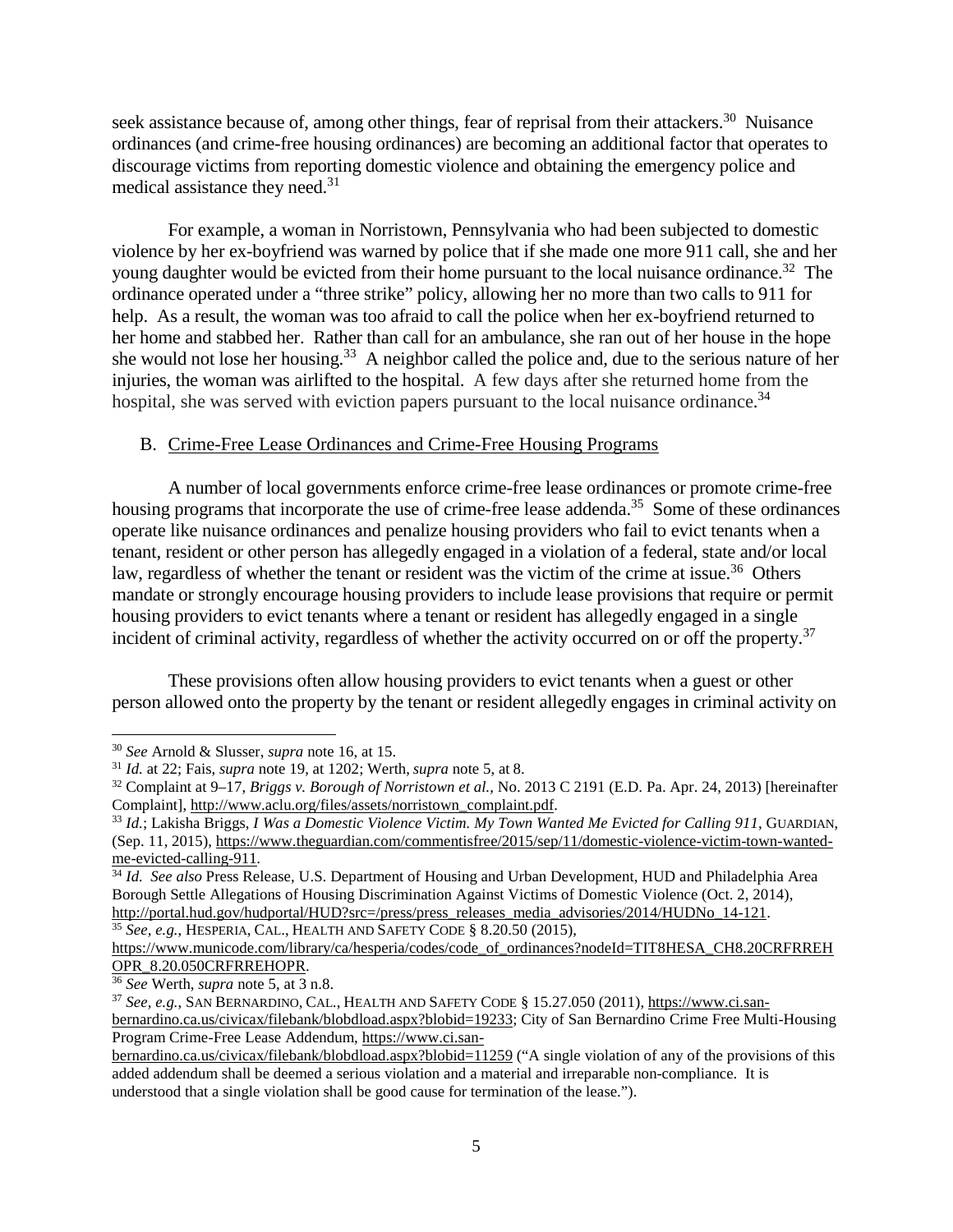or near the property, regardless of whether the resident was a victim of the criminal activity or a party to it.<sup>38</sup> The criminal activity that constitutes a lease violation is frequently broadly and ambiguously defined and may include any violation of federal, state or local laws, however minor.<sup>39</sup> Thus, disorderly conduct, excessive noise and similar activity may constitute a crime resulting in eviction.<sup>40</sup> Crime-free lease addenda often do not provide exceptions for cases where a resident or tenant is the victim of domestic violence or another crime.<sup>41</sup> And, as previously noted, even where exceptions do exist, victims of domestic violence and other crimes may be mistakenly categorized and face eviction despite the exception.<sup>42</sup> For example, police often arrest both the victim and the perpetrator under "dual arrest" policies when a victim has defended herself or himself from the perpetrator.<sup>43</sup>

Furthermore, some crime-free housing ordinances mandate or strongly encourage housing providers to implement lease provisions that require eviction based on an arrest alone, or do not require an arrest or conviction to evict a tenant, but rather allow housing providers to rely on a preponderance of the evidence standard while remaining silent on who is responsible for determining that this standard has been met.<sup>44</sup> The principles discussed in HUD's "Office of General Counsel Guidance on Application of Fair Housing Act Standards to the Use of Criminal Records by Providers of Housing and Real Estate-Related Transactions"<sup>45</sup> are instructive in

<sup>39</sup> *See* Werth, *supra* note 5, at 17.

<sup>41</sup> *See* Werth, *supra* note 5, at 8.

<sup>38</sup> *See, e.g.*, HESPERIA, CAL., HEALTH AND SAFETY CODE § 8.20.50 (2015),

https://www.municode.com/library/ca/hesperia/codes/code\_of\_ordinances?nodeId=TIT8HESA\_CH8.20CRFRREH OPR\_8.20.050CRFRREHOPR (mandating that all landlords include the Hesperia Crime-Free Lease Addendum, which requires that a single violation of the addendum, whether committed by resident, guest, or other person, provides good cause for termination of tenancy); Hesperia Crime-Free Lease Addendum, http://www.cityofhesperia.us/DocumentCenter/View/13394.

<sup>40</sup> *See, e.g.*, WATERTOWN, WIS. CODE § 12.08(d)(ii) (2014),

http://www.ci.watertown.wi.us/document\_center/Chapter\_12.pdf.

<sup>42</sup> *See, e.g.*, OPEN COMMUNITIES & SARGENT SHRIVER NATIONAL CENTER ON POVERTY LAW, *Reducing the Cost of Being Crime Free: Alternative Strategies to Crime Free/Nuisance Property Ordinances in Illinois* 3 (2015) http://povertylaw.org/sites/default/files/images/advocacy/housing/reducing-the-cost-of-crime-free.pdf.

<sup>43</sup> *See, e.g.*, Kastner, *supra* note 14, at 1065; *see* Werth, *supra* note 5, at 21.

<sup>44</sup> *See, e.g.*, Werth, *supra* note 5, at 12 (noting that some ordinances allow evictions based on arrests or citations alone); LAS VEGAS, NEV., CODE § 6.09.20 (2012) (requiring landlords to complete training encouraging use of Crime-Free Addendum, which permits eviction based on single alleged violation, as shown by preponderance of evidence, rather than criminal conviction; Las Vegas Crime Free Multi-Housing Program Crime-Free Addendum (2014), http://www.lvmpd.com/Portals/0/pdf/prevention/English\_CFAddendum01\_2014.pdf); SAN BERNARDINO, CAL., HEALTH AND SAFETY CODE § 15.27.050 (2011), https://www.ci.san-

bernardino.ca.us/civicax/filebank/blobdload.aspx?blobid=19233 (requiring landlords to use Crime-Free Lease Addendum, which permits eviction based on single alleged violation of addendum as shown by preponderance of evidence, rather than criminal conviction); City of San Bernardino Crime Free Multi-Housing Program Crime-Free Lease Addendum, https://www.ci.san-bernardino.ca.us/civicax/filebank/blobdload.aspx?blobid=11259); Hesperia, Cal., Health and Safety Code § 8.20.50 (2015),

https://www.municode.com/library/ca/hesperia/codes/code\_of\_ordinances?nodeId=TIT8HESA\_CH8.20CRFRREH OPR\_8.20.050CRFRREHOPR (providing chief of police discretion as to whether or not to notify the landlord of the evidence or documents, if any, used to determine that a resident engaged in criminal activity); *see also* Werth, *supra* note 5, at 4.

<sup>45</sup> *See* HELEN R. KANOVSKY, GENERAL COUNSEL, U.S. DEP'T OF HOUS. & URBAN DEV., *Application of Fair Housing Act Standards to the Use of Criminal Records by Providers of Housing and Real Estate-Related Transactions* (2016), https://portal.hud.gov/hudportal/documents/huddoc?id=HUD\_OGCGuidAppFHAStandCR.pdf.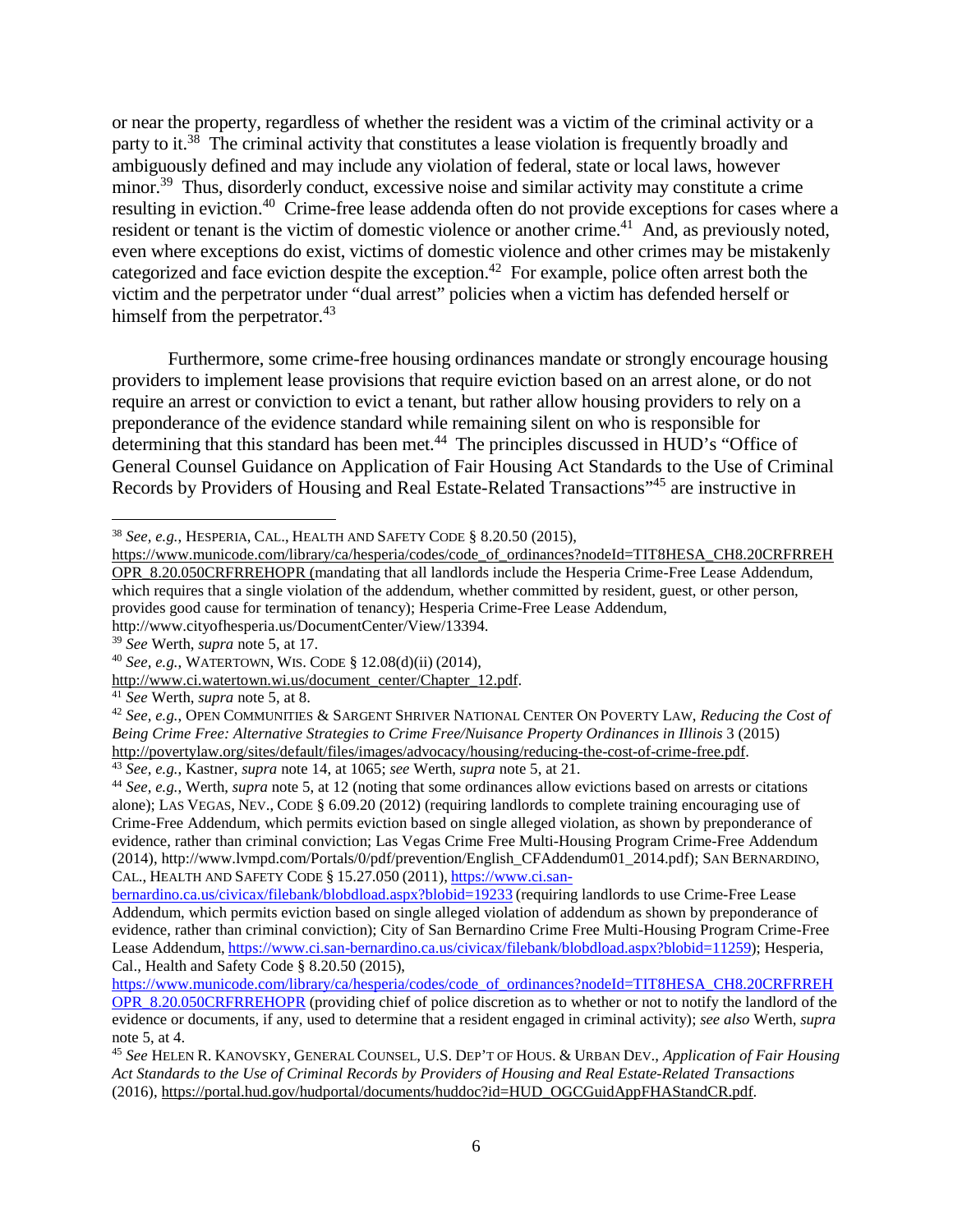evaluating the fair housing implications of crime-free lease ordinances and crime-free lease addenda mandated or encouraged by localities and enforced by housing providers.<sup>46</sup>

# **III. Discriminatory Effects Liability and Enforcement of Nuisance Ordinances and Crime-Free Housing Ordinances**

A local government's policies and practices to address nuisances, including enactment or enforcement of a nuisance or crime-free housing ordinance, violate the Fair Housing Act when they have an unjustified discriminatory effect, even when the local government had no intent to discriminate.<sup>47</sup> Under this standard, a facially-neutral policy or practice that has a discriminatory effect violates the Act if it is not supported by a legally sufficient justification.<sup>48</sup> Thus, where a policy or practice that restricts the availability of housing on the basis of nuisance conduct has a disparate impact on individuals of a particular protected class, the policy or practice is unlawful under the Fair Housing Act if it is not necessary to serve a substantial, legitimate, nondiscriminatory interest of the local government, or if such interest could be served by another practice that has a less discriminatory effect.<sup>49</sup>

Discriminatory effects liability is assessed under a three-step, burden-shifting standard requiring a fact-specific analysis.<sup>50</sup> The following sections discuss the three steps used to analyze whether a local government's enforcement of a nuisance or crime-free housing ordinance results in a discriminatory effect in violation of the Act. As explained in Section IV, below, a different analytical framework is used to evaluate claims of intentional discrimination.

# A. Evaluating Whether the Challenged Nuisance Ordinance or Crime-Free Housing Ordinance Policy or Practice Has a Discriminatory Effect

In the first step of the analysis, a plaintiff (or HUD in an administrative enforcement action) has the burden to prove that a local government's enforcement of its nuisance or crimefree housing ordinance has a discriminatory effect, that is, that the local government's nuisance or crime-free housing ordinance policy or practice results or predictably will result in a disparate impact on a group of persons because of a protected characteristic.<sup>51</sup> This is also true for a local

<sup>&</sup>lt;sup>46</sup> In addition to being liable for their own discriminatory conduct, housing providers may have a cause of action under the Fair Housing Act against a locality if a locality's ordinance requires housing providers to discriminate based on a protected characteristic. *See, e.g.*, *Waterhouse v. City of Am. Canyon*, 2011 U.S. Dist. LEXIS 60065, \*1, 13–15 (N.D. Cal. 2011) (concluding that "forcing the owners of a mobile-home park to discriminate on the basis of familial status through a series of city ordinances . . . violates the federal Fair Housing Act.").

<sup>47</sup> 24 C.F.R. § 100.500; *accord Texas Dep't of Hous. & Cmty. Affairs v. Inclusive Cmtys. Project*, *Inc.*, \_\_\_ U.S. \_\_\_, 135 S. Ct. 2507, 2511 (2015).

<sup>&</sup>lt;sup>48</sup> For purposes of this guidance, the term "policy or practice" encompasses governments' nuisance and crime-free ordinances as well as their enforcement of the ordinances. It also includes government activities related to crimefree housing programs that may not be specified by ordinance.

<sup>49</sup> 24 C.F.R. § 100.500; *see also Inclusive Cmtys. Project*, 135 S. Ct. at 2514–15 (summarizing HUD's Discriminatory Effects Standard in 24 C.F.R. § 100.500).

<sup>50</sup> *See* 24 C.F.R. § 100.500.

<sup>51</sup> 24 C.F.R. § 100.500(c)(1). A discriminatory effect can also be proven with evidence that the policy or practice creates, increases, reinforces, or perpetuates segregated housing patterns. *See* 24 C.F.R. § 100.500(a). This guidance addresses only the method for analyzing disparate impact claims, which in HUD's experience are more commonly asserted in this context.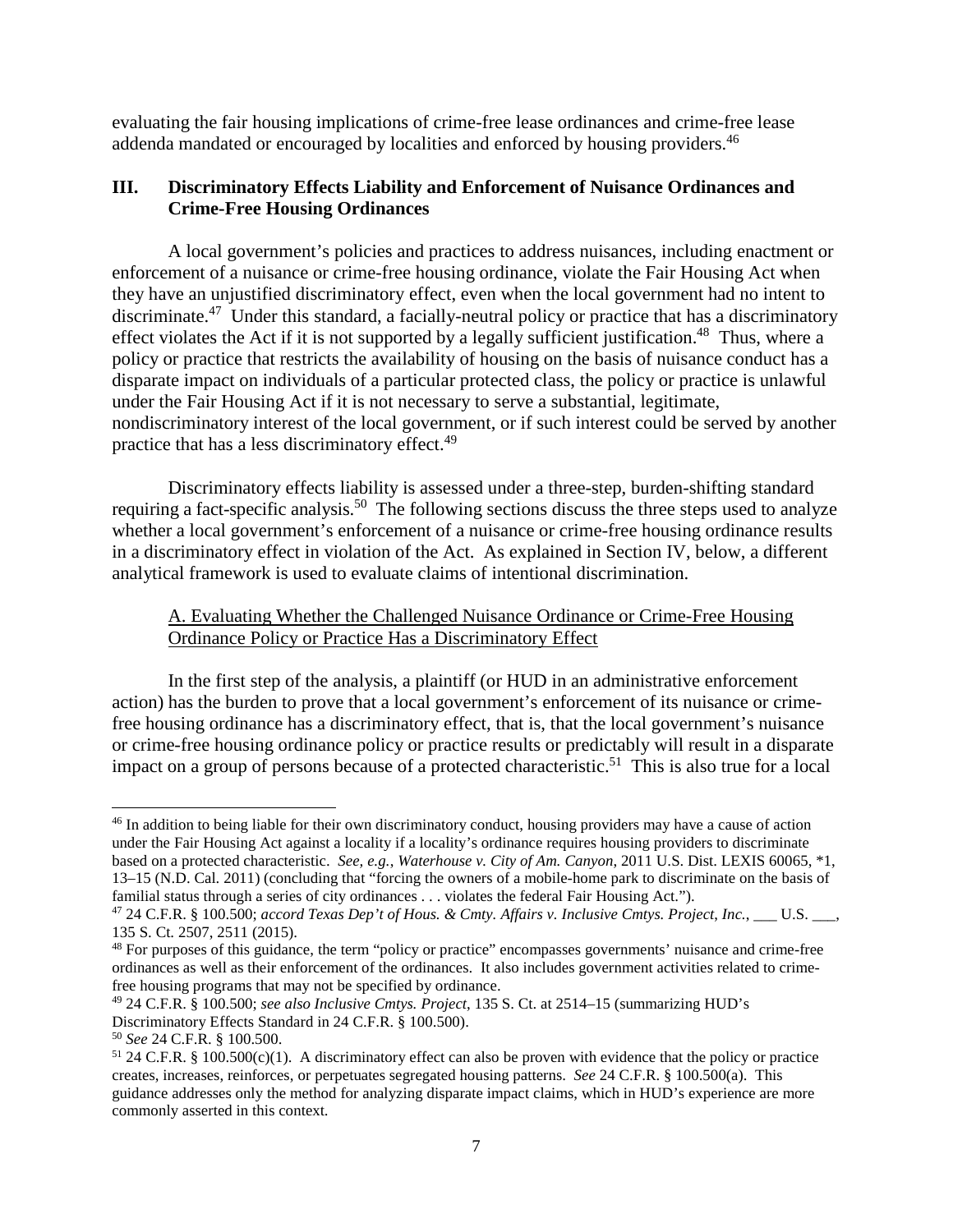government's policy or practice encouraging or incentivizing housing providers to adopt crimefree lease addenda (and the discussion throughout the guidance applies equally to such actions). This burden is satisfied by presenting evidence proving that the challenged policy or practice actually or predictably results in a disparate impact.

Different data sources may be available and useful to demonstrate that a government's ordinance actually or predictably results in a disparate impact, which is ultimately a fact-specific and case-specific inquiry. While state or local statistics typically are presented where available and appropriate based on the local government's jurisdiction or other facts particular to a given case, national statistics may be relevant and appropriate, depending on the specific case and the nature of the claim.

Local statistics are likely to be available for use in establishing whether a local government's enforcement of its nuisance or crime-free ordinance has a disparate impact. Other evidence – for example, resident data and files, demographic data, city and police records including data on enforcement of nuisance or crime-free ordinances, citations and correspondence between housing providers and city officials and court records regarding nuisance abatement – may also be relevant in determining whether a challenged nuisance or crime-free housing ordinance policy or practice causes a disparate impact.

Evidence of nationwide disparities in the enforcement of nuisance or crime-free ordinances based on protected characteristics may be relevant to consider, depending on the specific case and the nature of the claim.<sup>52</sup> Also, in some cases, national statistics may provide grounds for HUD to investigate complaints challenging the enforcement of nuisance ordinances. For example, nationally, women comprise approximately 80 percent of all individuals subjected to domestic violence each year,<sup>53</sup> which may provide grounds for HUD to investigate under the Fair Housing Act allegations that the adverse effects of a nuisance ordinance fall more heavily on victims of domestic violence.

Whether in the context of an investigation or administrative enforcement action by HUD or private litigation, a local government will have the opportunity to offer evidence to refute the claim that its nuisance ordinance causes a disparate impact on one or more protected classes.

## B. Evaluating Whether the Challenged Nuisance Ordinance or Crime-Free Housing Ordinance is Necessary to Achieve a Substantial, Legitimate, Nondiscriminatory Interest

In the second step of the discriminatory effects analysis, the burden shifts to the local government to prove that the challenged nuisance or crime-free housing ordinance is necessary

<sup>52</sup> *Compare Dothard v. Rawlinson*, 433 U.S. 321, 330 (1977) ("[R]eliance on general population demographic data was not misplaced where there was no reason to suppose that physical height and weight characteristics of Alabama men and women differ markedly from those of the national population."), *with Mountain Side Mobile Estates P'ship v. Sec'y of Hous. & Urban Dev.*, 56 F.3d 1243, 1253 (10th Cir. 1995) ("In some cases national statistics may be the appropriate comparable population. However, those cases are the rare exception and this case is not such an exception.") (citation omitted).

<sup>53</sup> *See* CASTALANO, *supra* note 27, at 1.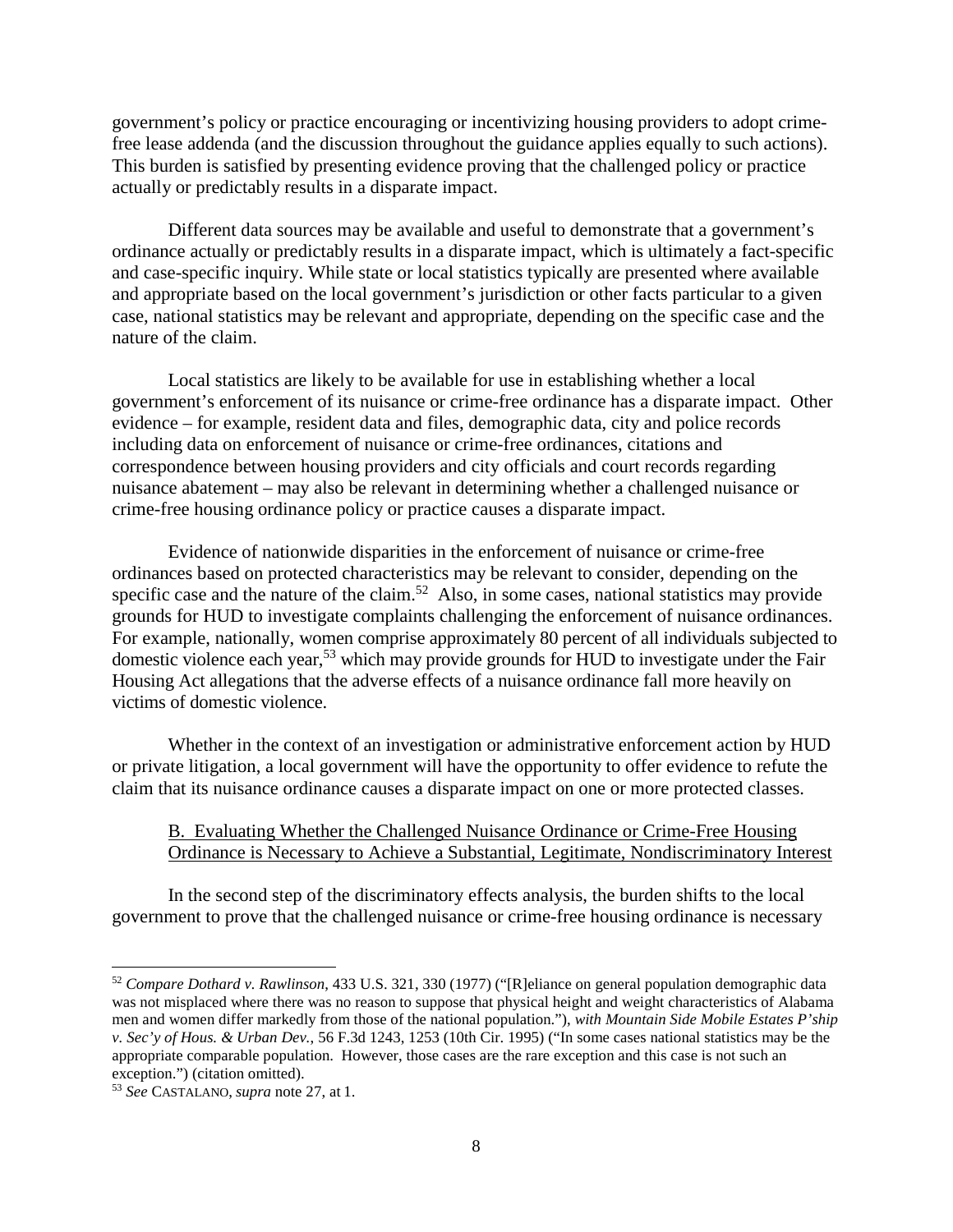to achieve a substantial, legitimate, nondiscriminatory interest of the local government.<sup>54</sup> The interest of the local government may not be hypothetical or speculative, meaning the local government must be able to prove with evidence what the government interest is, that its interest is legitimate, substantial and nondiscriminatory, and that the challenged practice is necessary to achieve that interest.<sup>55</sup> Assertions based on generalizations or stereotypes about persons deemed to engage in nuisance or criminal conduct are not sufficient to prove that an ordinance or its enforcement is necessary to achieve the local government's substantial, legitimate, nondiscriminatory interest.

As explained in the preamble to HUD's 2013 Discriminatory Effects Final Rule, a "substantial" interest is a core interest of the organization that has a direct relationship to the function of that organization.<sup>56</sup> The requirement that an interest be "legitimate" means that the local government's justification must be genuine and not false or fabricated.<sup>57</sup> A number of local governments have nuisance or crime-free ordinances that encourage, require or are likely to result in housing providers evicting or taking other adverse housing actions against residents, including victims of domestic violence and other crimes, because the residents requested police, medical or other emergency assistance, without regard to whether the calls were reasonable under the circumstances.<sup>58</sup> Where such a practice is challenged and proven to have a disparate impact, the local government would have the difficult burden to prove that cutting off access to emergency services for those in grave need of such services, including victims of domestic violence or other crimes, thereby potentially endangering their lives, safety and security,<sup>59</sup> in fact achieves a core interest of the local government and was not undertaken for discriminatory reasons or in a discriminatory manner. Similarly, if the local government's policy or practice requires or encourages housing providers to evict victims of domestic violence or other crimes or others in need of emergency services, the local government would have the burden to prove that such a policy or practice in fact is necessary to achieve the local government's substantial, legitimate, nondiscriminatory interest.

#### C. Evaluating Whether There Is a Less Discriminatory Alternative

The third step of the discriminatory effects analysis is applicable only if a local government successfully proves that its nuisance or crime-free housing ordinance, policy or practice is necessary to achieve a substantial, legitimate, nondiscriminatory interest. If the analysis reaches the third step, the burden shifts back to the plaintiff or HUD to prove that such interest could be served by another policy or practice that has a less discriminatory effect.<sup>60</sup>

<sup>54</sup> 24 C.F.R. § 100.500(c)(2).

<sup>55</sup> Implementation of the Fair Housing Act's Discriminatory Effects Standard, 78 Fed. Reg. 11460, 11471 (Feb. 15, 2013) (preamble to final rule codified at 24 C.F.R. pt. 100).

<sup>56</sup> 78 Fed. Reg. at 11470.

<sup>57</sup> *Id.*

<sup>58</sup> *See* Werth, *supra* note 5, at 8.

<sup>59</sup> When domestic violence victims are evicted on the basis of a nuisance citation, they may often lack alternative housing and experience homelessness. *See, e.g.*, Amanda Gavin, *Chronic Nuisance Ordinances: Turning Victims of Domestic Violence into "Nuisances" in the Eyes of Municipalities*, 119 PENN ST. L. REV. 257, 260 ("on any given day, over 3000 people face homelessness because they are unable to find shelter away from their abusers . . . making domestic violence a leading cause of homelessness in the United States").

<sup>60</sup> 24 C.F.R. § 100.500(c)(3); *accord Inclusive Cmtys. Project*, 135 S. Ct. at 2515.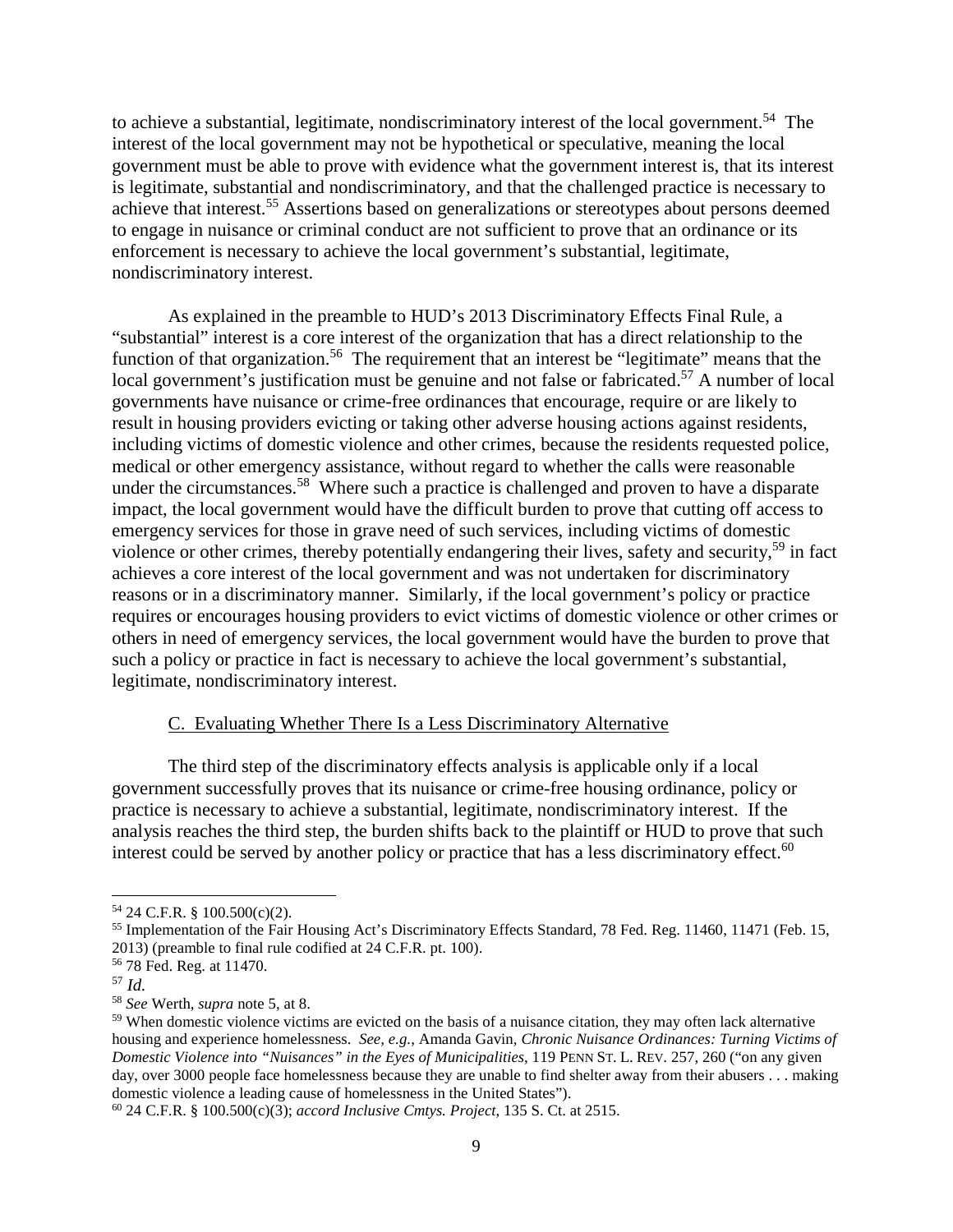The identification of a less discriminatory alternative will depend on the particulars of the policy or practice at issue, as well as the specific nature of the underlying problem the ordinance seeks to address.

## **IV. Intentional Discrimination and Enforcement of Nuisance Ordinances or Crime-Free Housing Ordinances**

A local government may also violate the Fair Housing Act if it intentionally discriminates in its adoption or enforcement of a nuisance or crime-free housing ordinance. This occurs when the local government treats a resident differently because of sex, race or another protected characteristic. The analysis is the same as is used to analyze whether any housing ordinance was enacted or enforced for intentionally discriminatory reasons.

Generally, two types of claims of intentional discrimination may arise. One type of intentional discrimination claim arises where a local government enacts a nuisance ordinance or crime-free housing ordinance for discriminatory reasons. Another type is where a government selectively enforces a nuisance or crime-free housing ordinance in a discriminatory manner. For the first type of claim, in determining whether a facially neutral ordinance was enacted for discriminatory reasons, courts generally look to certain factors. The factors, all of which need not be satisfied, include, but are not limited to: (1) the *impact* of the ordinance at issue, such as whether the ordinance disproportionately impacts women compared to men, minority residents compared to white residents, or residents with disabilities or a certain type of disability compared to residents without disabilities; (2) the *historical background* of the ordinance, such as whether there is a history of discriminatory conduct by the local government; (3) the *specific sequence of events*, such as whether the locality adopted the ordinance only after significant community opposition motivated by race or another protected characteristic; (4) *departures from the normal procedural sequence*, such as whether the locality deviated from normal procedures for enacting a nuisance ordinance; (5) *substantive departures*, such as whether the factors usually considered important suggest that a local government should have reached a different result; and (6) the *legislative or administrative record*, such as any statements by members of the local decisionmaking body. $61$ 

For the second type of intentional discrimination claim, selective enforcement, where there is no "smoking gun" proving that a local government is selectively enforcing a nuisance or crime-free housing ordinance in a discriminatory way, courts look for evidence from which such an inference can be drawn. The evidence might be direct or circumstantial. For example, courts have noted that an inference of intentional sex discrimination could arise directly from evidence

<sup>61</sup> *Village of Arlington Heights v. Metro. Hous. Dev. Corp.*, 429 U.S. 252, 265–66 (1977). *See also Hidden Vill.*, *LLC v. City of Lakewood*, 867 F. Supp. 2d 920, 942 (N.D. Ohio 2012) (utilizing *Arlington Heights* factors to analyze whether municipal action was motivated by discriminatory intent); *see, e.g.*, *Valdez v. Town of Brookhaven*, 2005 U.S. Dist. LEXIS 36713, \*47 (E.D.N.Y 2005) (explaining factors probative of discriminatory intent in case involving town's alleged disproportionate enforcement of zoning and housing codes against Latinos).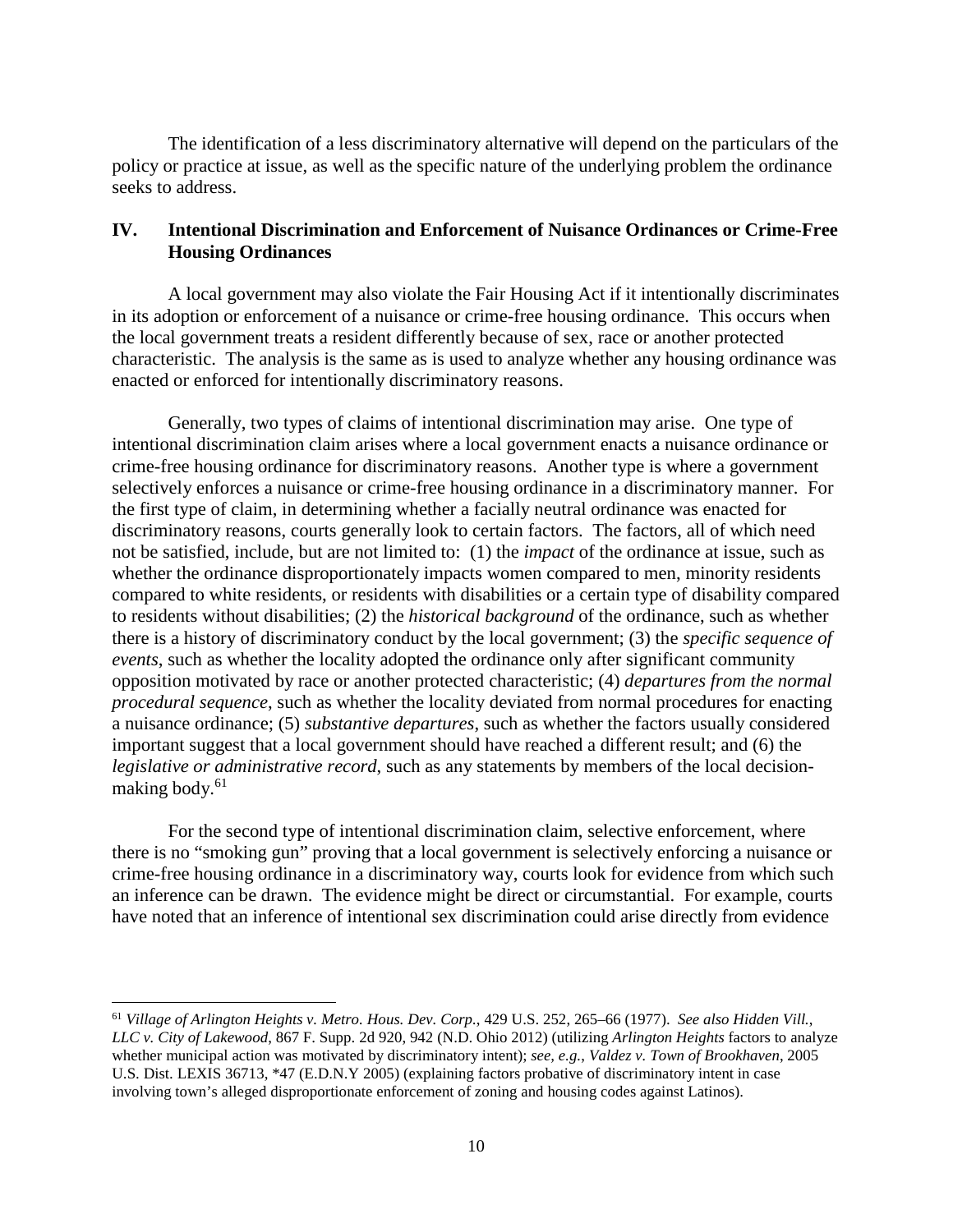that a housing providers seeks to evict female residents shortly after incidents of domestic violence.<sup>62</sup>

A common method of establishing intentional discrimination indirectly, through circumstantial evidence, is through the familiar burden-shifting method of proving intentional discrimination originally established by the Supreme Court in the employment context.<sup>63</sup> In the standard complaint alleging selective enforcement of a nuisance or crime-free ordinance for discriminatory reasons, the plaintiff first must produce evidence to establish a prima facie case of disparate treatment. This may be shown, for example, by evidence that: (1) the plaintiff (or complainant in an administrative enforcement action) is a member of a protected class; (2) a local government official (or housing provider, depending on the circumstances) took action to enforce the nuisance or crime-free ordinance or lease addendum against the plaintiff or complainant because the plaintiff or complainant allegedly engaged in nuisance or criminal conduct; (3) the local government official or housing provider did not take action to enforce the nuisance or crime-free ordinance or lease addendum against a similarly-situated resident not of the plaintiff or complainant's protected class who engaged in comparable conduct; and (4) the local government or housing provider subjected the plaintiff or complainant to an adverse housing action as a result of the enforcement of the nuisance or crime-free ordinance or lease addendum. It is then the burden of the local government and/or housing provider, depending on the circumstances, to offer evidence of a legitimate, nondiscriminatory reason for the adverse housing action.<sup>64</sup> The proffered nondiscriminatory reason for the challenged decision must be clear, reasonably specific and supported by admissible evidence.<sup>65</sup> Purely subjective or arbitrary reasons will not be sufficient to demonstrate a legitimate, nondiscriminatory basis for differential treatment.<sup>66</sup>

<sup>62</sup> *See Bouley v. Young-Sabourin*, 394 F. Supp. 2d 675, 678 (D. Vt. 2005) (explaining that landlord's attempt to evict victim 72 hours after domestic violence incident could give rise to inference of discrimination on the basis of gender). *See, e.g.*, *Dickinson v Zanesville Metro. Hous. Auth*., 975 F. Supp. 2d 863, 872 (S.D. Ohio 2013) (articulating that a housing provider's failure to comply with the Violence Against Women Act and assignment of blame to the victim for the results of domestic violence could give rise to an inference of sex discrimination); *Meister v. Kansas City*, 2011 U.S. Dist. LEXIS 19166, \*19–20 (D. Kan. 2011) ("[E]vidence that defendant knew that domestic violence caused damage to plaintiff's housing unit would help support a claim that she was evicted under circumstances giving rise to an inference of sex discrimination.").

<sup>63</sup> *See, generally*, *McDonnell Douglas Corp. v. Green*, 411 U.S. 792 (1973) (articulating burden-shifting standard of proving intentional discrimination under Title VII).

<sup>64</sup> *See, e.g.*, *Lindsay v. Yates*, 578 F.3d at 415 (articulating that if plaintiff presents evidence from which a reasonable jury could conclude that there exists a prima facie case of housing discrimination, then the burden shifts to the defendant to offer evidence of a legitimate, nondiscriminatory reason for the adverse housing decision); *Bouley*, 394 F. Supp. 2d at 678 (explaining that once a plaintiff has established a prima facie case of discrimination, the burden then shifts to the defendant to assert a legitimate, nondiscriminatory rationale for the challenged decision).

<sup>65</sup> *See, e.g.*, *Robinson v. 12 Lofts Realty, Inc.*, 610 F.2d 1032, 1040 (2d Cir. 1979) ("A prima facie case having been established, a Fair Housing Act claim cannot be defeated by a defendant which relies on merely hypothetical reasons for the plaintiff's rejection.").

<sup>66</sup> *See, e.g.*, *Soules v. U.S. Dep't of Hous. and Urban Dev.*, 967 F.2d 817, 822 (2d Cir. 1992) ("In examining the defendant's reason, we view skeptically subjective rationales concerning why he denied housing to members or protected groups. Our reasoning, in part, is that 'clever men may easily conceal their [discriminatory] motivations.'" (*quoting United States v. City of Black Jack*, 508 F.2d 1179, 1185 (8th Cir. 1974))).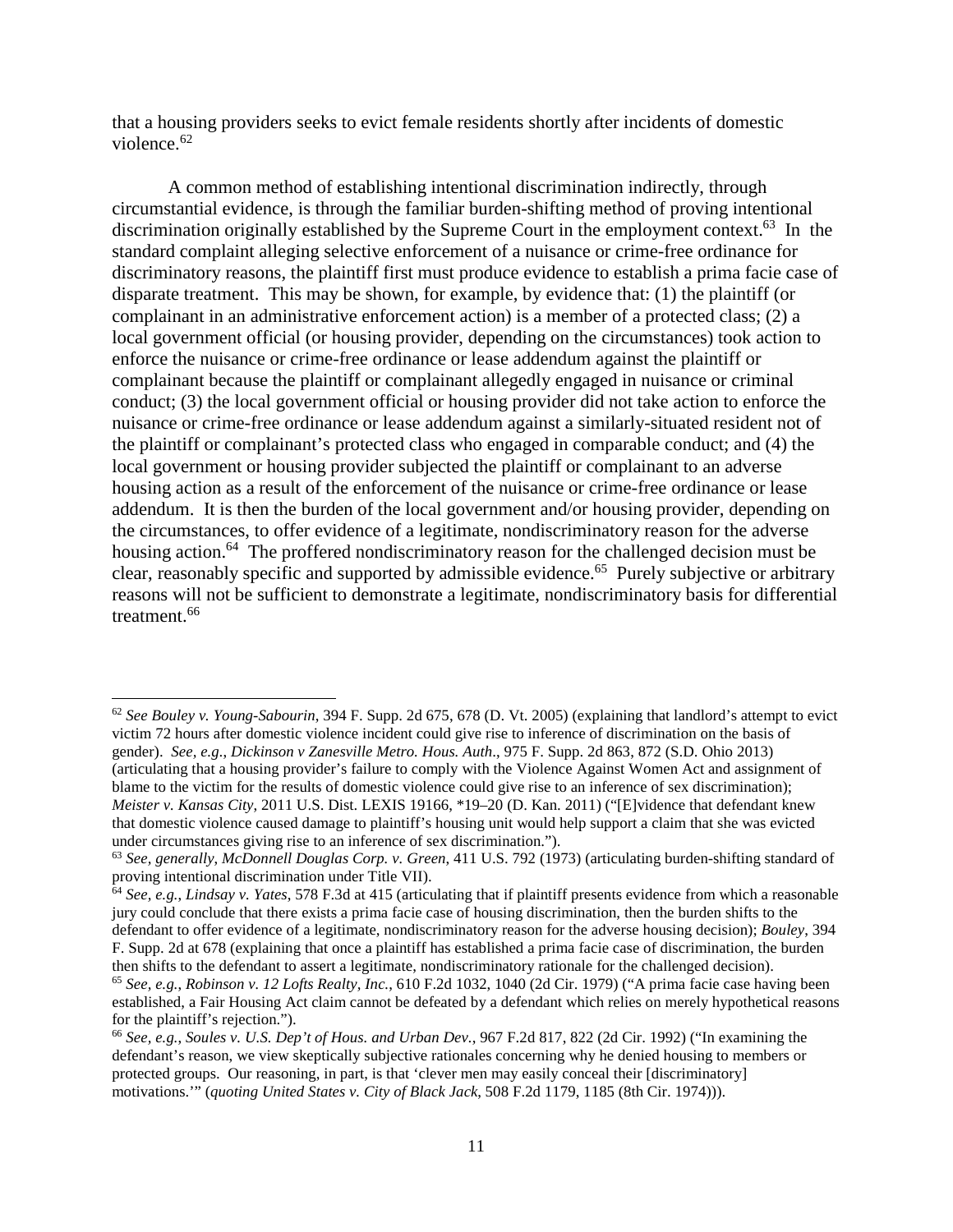If the defendant (or respondent in a HUD administrative enforcement action) establishes a legitimate, nondiscriminatory reason for the adverse housing action, a plaintiff or HUD may still prevail by showing that the proffered reason was not the true reason for the adverse housing decision, and was instead a mere pretext for unlawful discrimination.<sup>67</sup> For example, the fact that the defendant (or respondent) acted upon comparable nuisance or criminal conduct differently for one or more individuals of a different protected class than the plaintiff or complainant is strong evidence that the defendant (or respondent) was not considering such conduct uniformly. Additionally, shifting or inconsistent explanations offered by the defendant (or respondent) for the adverse housing action may provide evidence of pretext. Similarly, a local government's claim that its nuisance citations would not cause tenant evictions because the citations were issued to the housing provider and not the residents could be evidence of pretext.<sup>68</sup> Ultimately, the evidence that may be offered to show that defendant's or respondent's stated justification is pretext for intentional discrimination will depend on the facts of a particular case.

## **V. Assessment of Nuisance Ordinances and Crime-Free Housing Ordinances as Part of the Duty to Affirmatively Further Fair Housing**

In addition to prohibiting discrimination, the Fair Housing Act requires HUD to administer programs and activities relating to housing and urban development in a manner that affirmatively furthers the policies of the Act.<sup>69</sup> The purpose of the Act's affirmatively furthering fair housing (AFFH) mandate is to ensure that recipients of Federal housing and urban development funds do more than simply not discriminate: recipients also must take meaningful action to overcome fair housing issues and related barriers to fair housing choice and disparities in access to opportunity based on sex, race, national origin, disability, and other characteristics protected by the Act. Congress has repeatedly reaffirmed the AFFH mandate by requiring HUD program participants to certify that they will affirmatively further fair housing as a condition of receiving Federal funds.<sup>70</sup>

In 2015, HUD issued a rule on affirmatively furthering fair housing which requires grantees who receive Community Development Block Grant, HOME, Housing Opportunities for Persons with AIDS, or Emergency Solutions Grant funding to conduct an assessment of fair housing for purposes of setting goals to affirmatively further fair housing. In conducting their assessments of fair housing, state and local governments should assess their nuisance ordinances, crime-free housing ordinances and related policies or practices, including the processes by which nuisance ordinance and crime-free housing ordinances are enforced, and consider how these ordinances, policies or practices may affect access to housing and access to police, medical and other governmental services based on sex, race, national origin, disability, and other characteristics protected by the Act. One step a local government may take toward meeting its duty to affirmatively further fair housing is to eliminate disparities by repealing a nuisance or

<sup>67</sup> *See, e.g.*, *Bouley*, 394 F. Supp. 2d at 678.

<sup>&</sup>lt;sup>68</sup> See Hidden Vill., 867 F. Supp. 2d at 952 (noting that "[d]efendants appear blind to the possibility that repeatedly issuing citations to a landlord, based upon the actions of its tenants, would logically create an incentive for the landlord to evict his problem tenant . . . produceing] the same result—the eviction of [predominantly African American youth] but by different means.").

 $69$  42 U.S.C. § 3608(d), (e)(5).

<sup>70</sup> 42 U.S.C. §§ 5304(b)(2), 5306(d)(7)(B), 12705(b)(15), 1437C-1(d)(16).